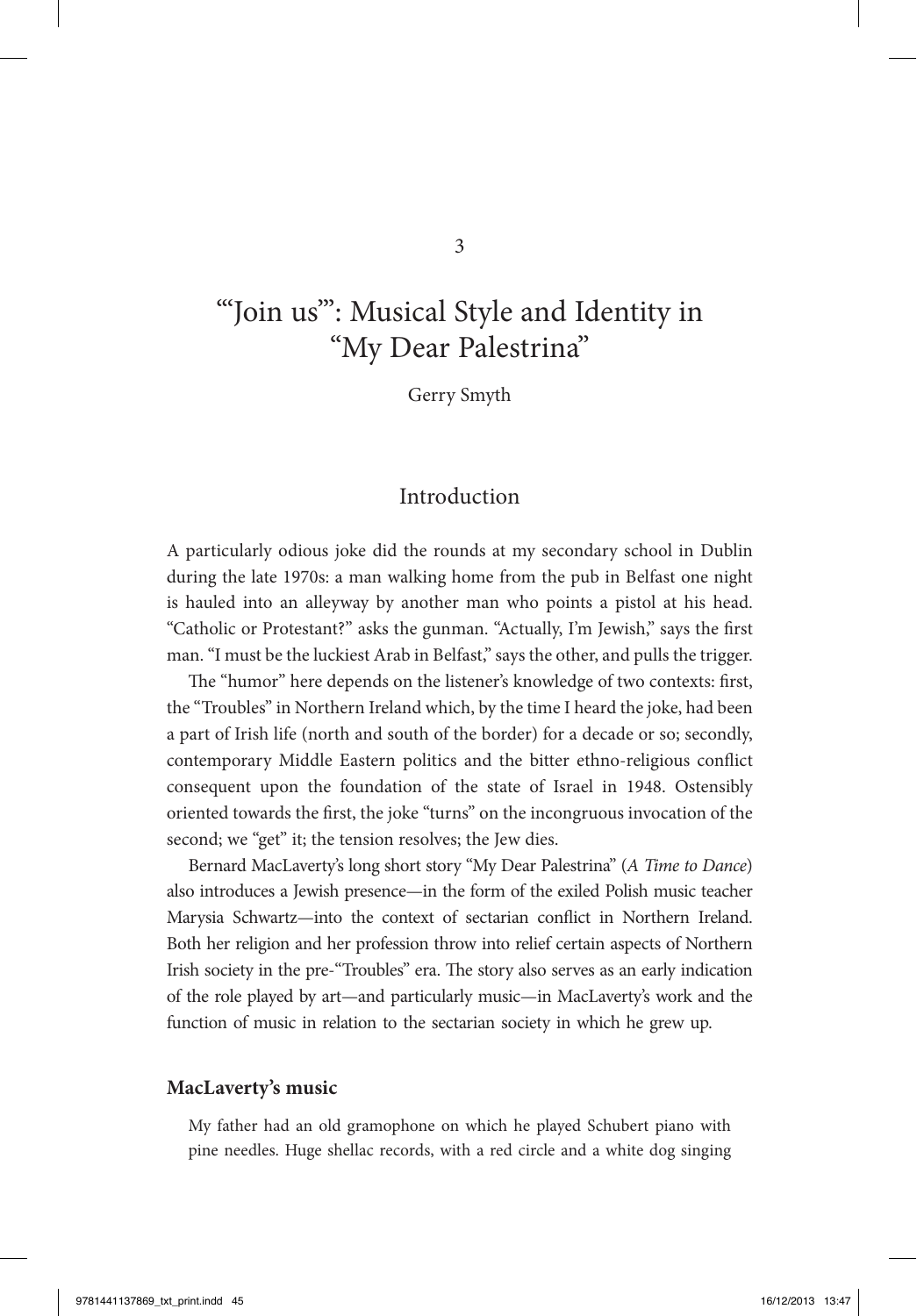into a horn, which whirred with static but which induced a calm in me, as a child, which I have not known since. When they were finished, after about two minutes, the tick of the over-run seemed the vilest sound in the world. The clack of teeth after divine music.<sup>1</sup>

This description by the unnamed narrator of "Hugo" (*Secrets and Other Stories*) initiates two recurring aspects of MacLaverty's engagement with music: its material and technological presence within late twentieth-century (Northern) Irish society; and the inherently positive impact that music—or at least *some* forms of music—can have on those who hear it.

Time and again throughout his stories, MacLaverty makes reference to the material tools of music-making: to the piano, the radio and the record player; and although they perform different functions in relation to the various characters and situations of which he writes, it is their presence—so simple yet so remarkable—that is significant. A "child monotonously played single notes on a piano" in "Anodyne" (*Secrets* 114), although the piano in "Matters of Life and Death I: Learning to Dance" is reserved "for visitors who can play" (*Matters of Life and Death* 32); a transistor radio soundtracks the inexorable tragedy of Michael and Owen in *Lamb* (1980), while a young boy listens to Radio Luxembourg on the "wireless" in "The Beginnings of a Sin" (*A Time to Dance* 140); the inhabitants of an old folks' home dance to the music of a record player in "No Joke" (129), while the eponymous protagonist of *Cal* "[puts] on an LP of the Rolling Stones to drown the silence" (10).

Pianos, radios and records represent just some of the means whereby music makes its way into the everyday lives of MacLaverty's characters. Each "thing" represents a moment in the community's ongoing quest to incorporate music as a meaningful part of their lives. The technology it describes may be of a relatively simple kind; yet a signifier such as "LP" locates Cal in a very specific set of circumstances, while also implicating him in an incredibly complex array of physical practices and mental attitudes. A crucial element of the reader's response to his character derives from his choice of music, and in the appreciation of the technological means he uses to reproduce it.

Related to this is the realisation that music serves as an extremely sensitive index of emotional experience, whether that emotion derives from "normal" human interaction or from the energies generated by living in a politically divided society. But what kind of music? Different styles, it seems, are capable of generating different emotional charges in relation to the different situations in which various characters find themselves. In the early story "Hugo," again, the music of Schubert represents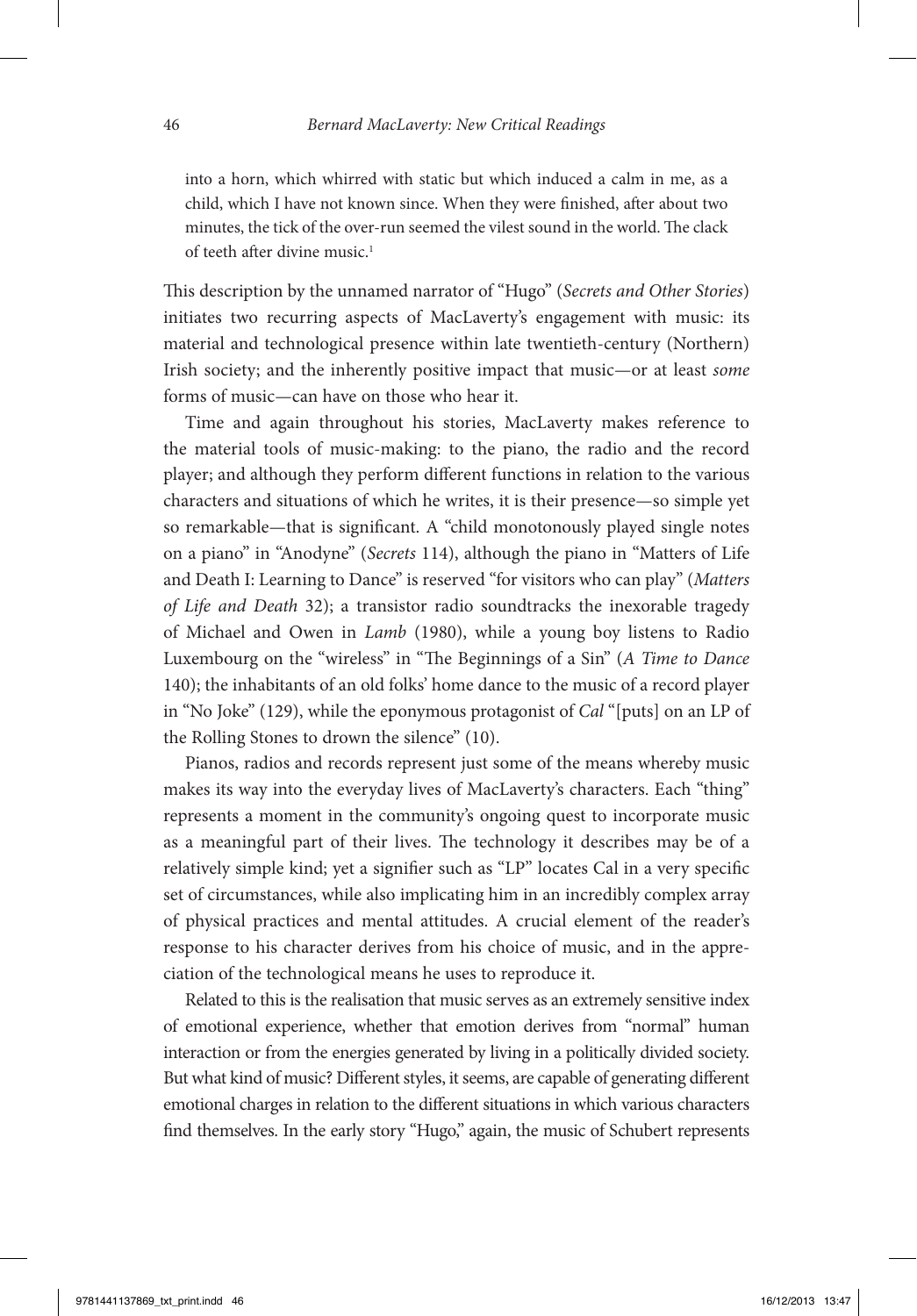valuable cultural capital, whereas the "popular melodies and country and western tunes" (*Secrets* 74) played by another of his mother's lodgers do not meet with the approval of the narrator. In "Hugo" and "Anodyne", popular music—a "pop group playing the hymns very badly" at an open-air mass (*Secrets* 88) and "a sing-song in the bar" (112) —is invoked in symbolic opposition to the high artistic pretensions of self-deluded characters. Popular music retains its negative connotations in *Lamb* when it forms the soundtrack to Michael's realisation that his attempt to forge a life for himself and Owen in London has failed (*Lamb* 131–2).

Cal is probably the most musicalized of all MacLaverty's characters, a quality that is closely associated with the tragedy of his situation. Cal is a musician himself, albeit (as befits his passive nature) of a fairly desultory kind. Throughout the novel he engages in a number of music-making activities, including buying records and cassettes of rock and blues music, playing his guitar and singing—the latter both for pleasure and as an accompaniment to work—and remembering his mother's penchant for rebel ballads. Cal is a romantic (and, although he does not realize it, a Romantic) who associates music with freedom and love, as when he imagines using his guitar to serenade Marcella (*Cal* 83). Such positive associations are increasingly belied, however, over the course of a narrative in which music, along with everything else, becomes poisoned by a toxic sectarianism. Cal hears a jukebox as he waits for the IRA gunman Crilly to emerge from a shop he is robbing (61); a showband provides music for dancing as the same two men establish alibis for the murder they are about to commit (84). Marcella is implicated in this romantic discourse; a diary entry reveals the fact that she prefers the silence and birdsong on Slieve Gallon to the "shatteringly loud" Country and Western band to which she is exposed when accompanying her bitterly sectarian husband to a club (126).

When Cal's house is the object of a fire attack, more is destroyed than just his cassettes:

In his own room he paused and picked out his guitar with the torch. The tuning knobs had melted. He picked the instrument up and the back banged away from the top with a faint grating chord, the way the sole of a shoe splits from its upper.

"Aw Jesus no."

He threw the guitar on to the floor, where it boomed and repeated the chord thinly, and he eased himself out of the window. (77)

This "faint grating chord" signals more than just the destruction of a young man's guitar: it deprives that young man—*and* the community which he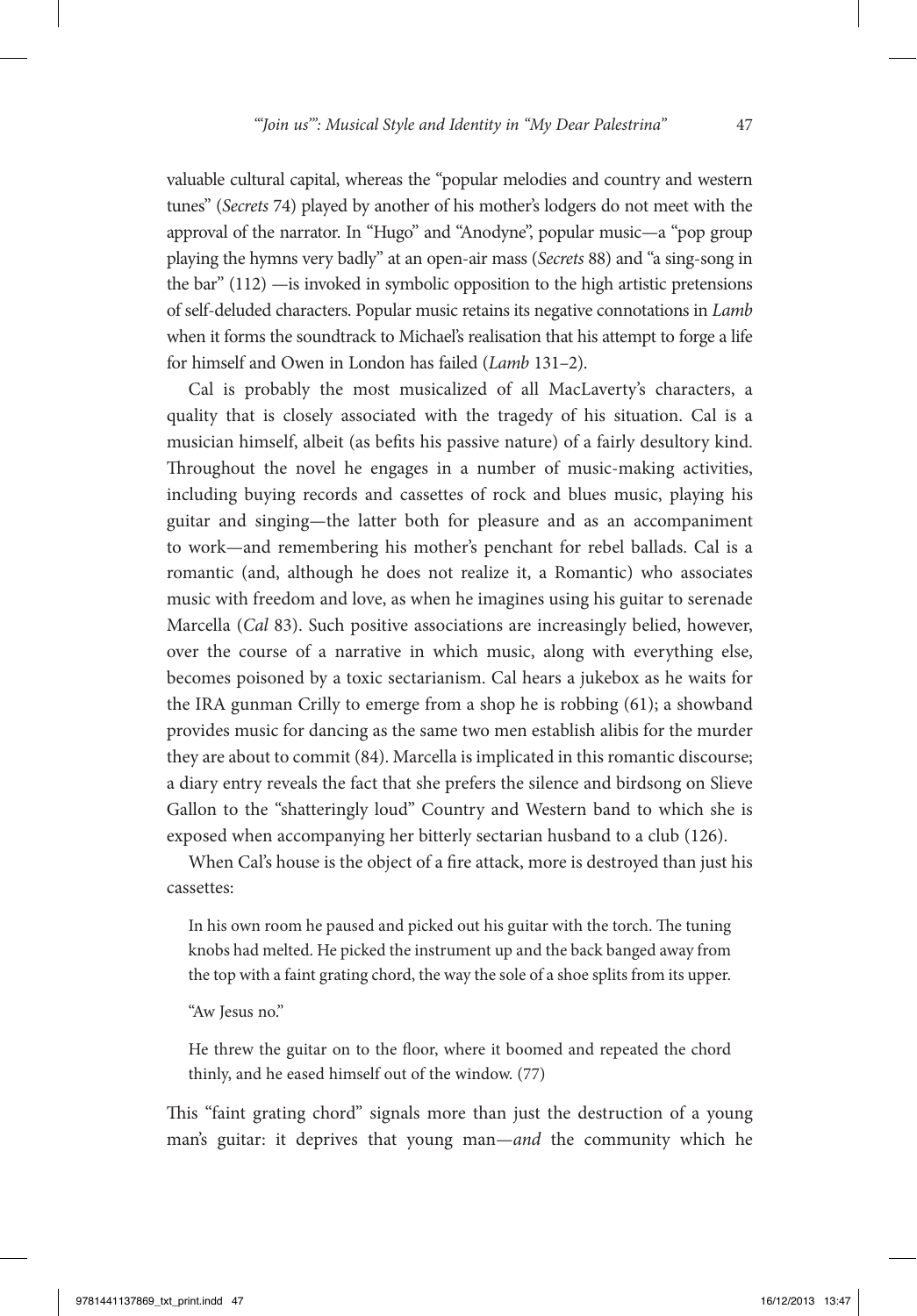represents—of a creative means for emotional expression. Where, the text implicitly asks, will this energy relocate? How will it be organized in relation to the community? The answer is already there, inasmuch as the description of musical failure ("boomed and repeated") anticipates the echo of the bombs which constitute the failure of the community itself.

We observe, then, that different genres of music—popular, folk and art music—feature throughout MacLaverty's work, and that these different genres function in different ways in relation to the various characters and contexts which the author creates. Sometimes music has positive connotations, as when Hugo uses a singing technique to help cure the narrator's stammer (*Secrets* 78–9)—literally giving the young man a voice; or the various styles (jazz, blues, rock'n'roll, pop) that provide the soundtrack for Martin's sexual adventures in the latter sections of *The Anatomy School* (2001). Sometimes music seems symbolically attuned with a range of negative emotions—regret, failure, fear, betrayal, prejudice; we observe this in the suicidal flautist and depressed narrator from "Across the Street" (*The Great Profundo* 130–43), or in the exploitative policeman from "A Trusted Neighbour" (*Matters of Life and Death* 63–87) whose unquestioned love for Elvis leaves him with no time for Miles Davis or what he dismisses as "'Diddley-di music"' (72).

All these associations, moreover, accrue extra resonance in the context of a politically divided community in which every value, every preference, every gesture registers at one and the same time as a political value, a political preference, and a political gesture. Because of its quasi-universal qualities, music is eminently symbolic—available for re-narrativisation in relation to any given context; and this facility renders music eminently exploitable in situations of heightened political consciousness. As a writer emerging from just such a situation and as someone self-conscious with regard to his role within a literary tradition in which music features so strongly, it is perhaps no wonder that MacLaverty engages with music so frequently and so sensitively.

### **"My Name is Danny McErlane"**

Like Catherine McKenna in *Grace Notes*, Danny McErlane's principal mode of engagement with the world in "My Dear Palestrina" is auditory. "He liked listening to things" (*A Time to Dance* 39); he hears the world more than he sees it, and this both anticipates and symbolizes his "natural" facility for music. We notice this from the opening scene as Danny and his mother walk towards the house of the woman who will be his piano teacher: the "slow, raucous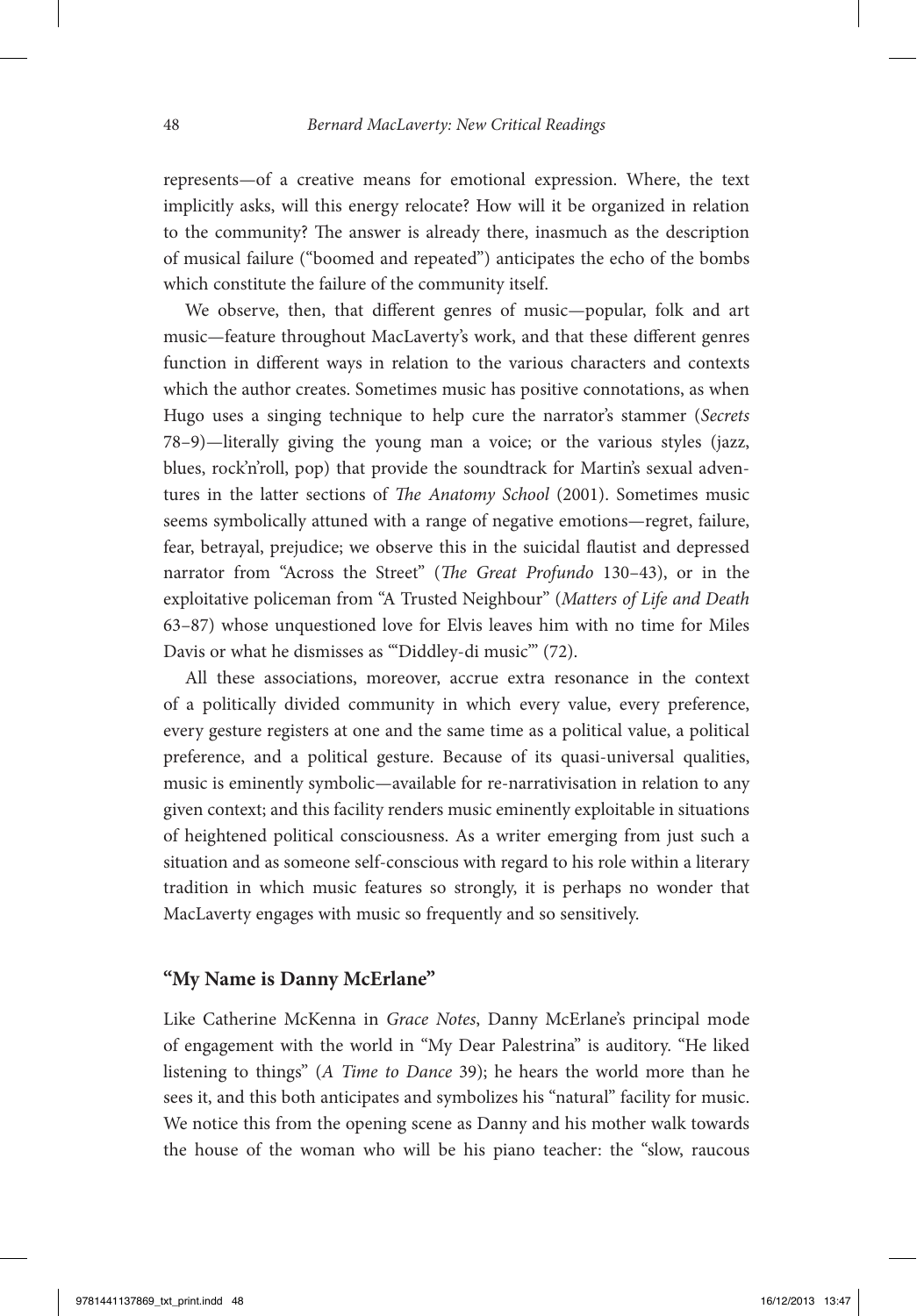cawing" of the rooks, the cinders that "spat and cracked" beneath their feet; the "high pinging of the blacksmith's hammer" as they pass the forge, the "deep [resonance]" of Miss Schwartz's door knocker (31).

Even before he meets Miss Schwartz, Danny already has a heightened emotional relationship with music in general and with the inherited piano in particular:

When he had visited Uncle George, Danny would slip into the front room on his own and climb up on the piano stool and single-finger notes. He liked to play the white ones because afterwards, when he struck a black note it was so sad that it gave him a funny feeling in his tummy. The piano stool had a padded seat which opened. Inside were wads of old sheet music with film stars' pictures on the front.

Bing Crosby, Johnny Ray, Rosemary Clooney. He had heard her singing on the radio. (32)

The physical response to various note clusters signals Danny's aptitude for music; the ability of music to precipitate physical changes, and of certain people to experience those changes in a heightened form, have been a part of music theory since antiquity and became a cornerstone of Romantic musicology.<sup>2</sup> Questions remain, however: what kind of music? How is music encountered? And how does music relate to the world in which it is made and/or consumed? The allusion to various popular contemporary singers—as well as to the principal contemporary medium (radio) for encountering these singers initiates a discourse of musical value which informs the story throughout. This discourse both instantiates and symbolizes Danny's predicament as a musicallygifted, working-class Catholic boy living in a society divided along sectarian lines.

The issue, then, is one of identity: "'My name is Danny McErlane'" (43) sounds like a declarative statement but the story is in fact a dramatization of the extent to which Danny must learn to "perform" that identity, and to find a kind of musical experience equal to the name.

There are three discursive centers operating within the story, each of which connotes a range of esthetic, social and technological values which are distinguishable from (although clearly related in some aspects to) the others, each of which is vying for the ownership rights over "Danny McErlane." These discursive centers relate to the three principal fields through which musical matter has been organized in the modern era: folk, popular and art.<sup>3</sup> For the remainder of this essay I would like to examine each of these in turn, considering what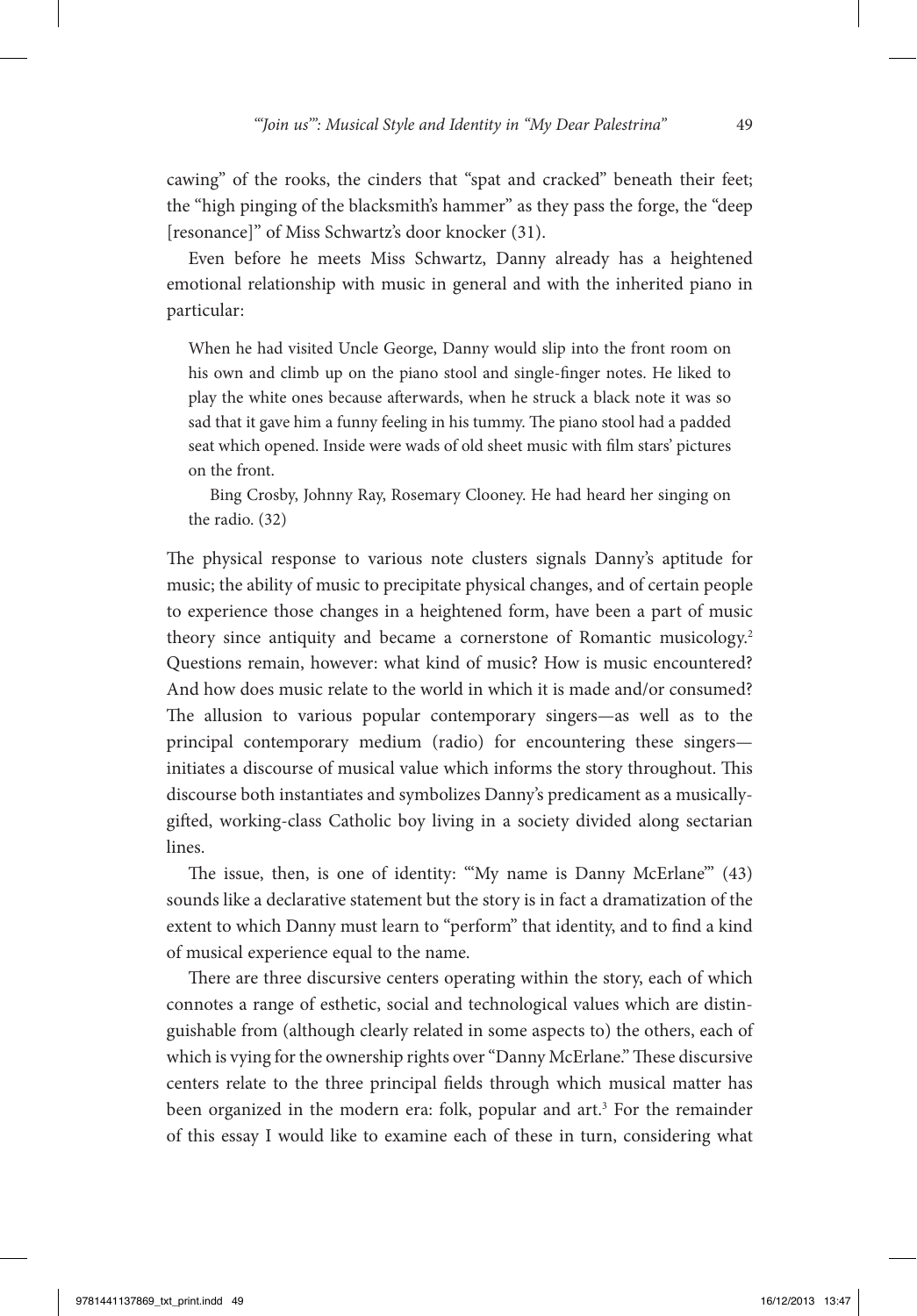MacLaverty's story implies with regard to the relations between them and what this in turn implies for life in pre-"Troubles" Northern Ireland.

## **"Am I Right or Am I Wrong?"**

The McErlanes are a respectable working-class Catholic family living in a small town near Belfast. The story is set in 1957—the year in which the Soviet Union launched Sputnik I, an unmanned research satellite which features in the latter part of the story.4 The state of Northern Ireland had been in existence since 1922, when the island was partitioned under the terms of the Anglo-Irish Treaty. In the three and a half decades since then the state's major constituent populations—Catholic and the majority Protestant—had lived for the most part in an uneasy truce. That truce was broken in December 1956, however, when, under pressure from internal hawkish elements, the Irish Republican Army (IRA) launched Operation Harvest, the so-called "Border Campaign" against the Northern Irish state.<sup>5</sup>

The IRA had spent the years since the end of World War Two attempting to reconstitute itself as a viable military and ideological presence throughout the island as a whole. The very existence of Northern Ireland was an affront to that ideology, as was the *de facto* constitution of Catholics as second-class citizens within that state. The campaign gathered some momentum after the deaths of two Volunteers—Seán South (aged 29) and Fergal O'Hanlon (aged 20)—in a botched raid on a police barracks on 1 January, 1957; apart from that it was a desultory affair, especially when compared in retrospect with the "Troubles" that commenced a decade later. Operation Harvest petered out in the early years of the new decade and was finally abandoned in February 1962.

The blacksmith in Danny's town represents a strain of opinion that has been active in Irish politics throughout the modern era—one which prioritizes class above nationalist or ethnic concerns. As he says to Danny:

"This bloody country is full of yes-men and the most of them's working class." … "Yes, your honour, no, your honour. Dukes and bloody linen lords squeezing us for everything we've got, setting one side against the other. Divide and conquer. It's an old ploy and the Fenians and Orangemen of this godforsaken country have fallen for it again." (51)

The blacksmith's communistic leanings are established by his association with one of the recurring images of Soviet ideology: the hammer. Although the blacksmith cites the Great Lock Out of 1913 as an example to be learned from,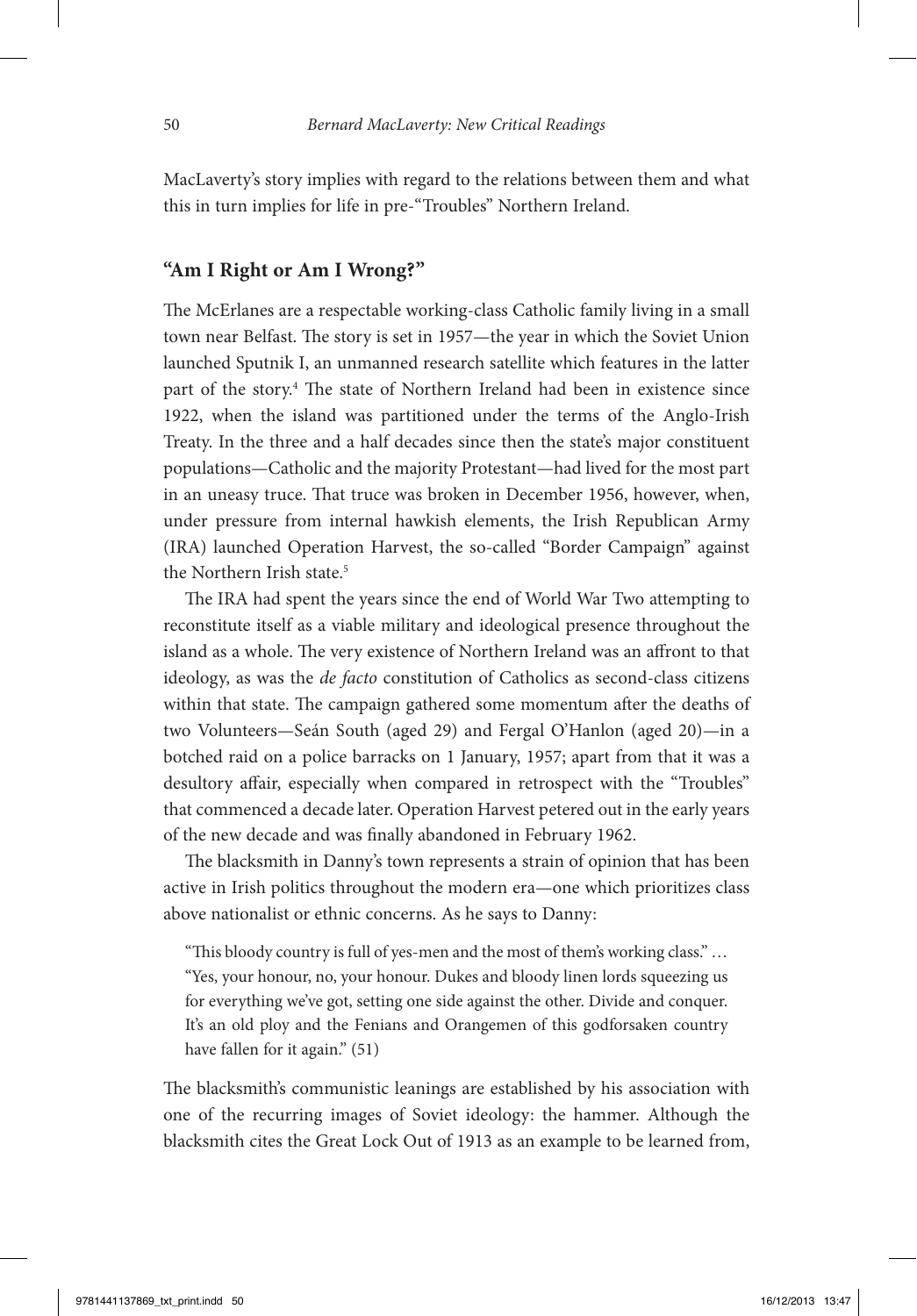the fact is that nation, ethnicity and class have been ineradicably enmeshed throughout modern Irish history; and that ideologues such as James Connolly and James Larkin (whom he also invokes) were obliged throughout their careers to negotiate with ethnic politics of one form or another.

As we have already observed, the forge is associated with sound—"the high pinging of the blacksmith's hammer"—from the outset. This association develops over the course of the story, so that the blacksmith's moral presence comes to register as an element of Danny's aural landscape. The boy's first encounter with the blacksmith comes directly after his first piano lesson, and a comparison between the two musical domains is made explicit when the narrative informs us that "[each] hammer blow pulsed through Danny's head like the record at Miss Schwartz's" (36). The comparison is then extended:

"And what has you up this end of town?" Danny told him he was going to music.

"To Miss Warts and all"? he shouted. "I wonder would she like this song?" He began to sing loudly, and bang his hammer to the rhythm, "If I was a blackbird." When he came to the line "And I'd bury my head on her lily white breast," he winked at Danny. He had a good voice and could get twirls into it—like Rosemary Clooney (36–7).

The three musical domains which will set the limits on Danny's world are invoked here in close proximity: the art music of "Miss Warts and all," the popular music signaled with reference to a contemporary American singer and the folk tradition represented both by the ballad "If I Was a Blackbird" and by the blacksmith himself, the living embodiment of a character who features widely throughout that tradition. In one celebrated family of songs "the blacksmith" features as a handsome dissembler who lies about his part in the ruination of a local village girl. Associated as he immediately is with the ballad tradition, the blacksmith in MacLaverty's story trails this inheritance, and there is as a consequence a question mark over his moral status within the text.

"If I Was a Blackbird" is popular in many different versions across the Atlantic Archipelago; here it has the status of a work song—rhythmical music performed (like shanties and field hollers) in order to facilitate demanding manual labor. This association is attuned to the blacksmith's political agenda, in which music provides aural testament to the history of a range of exploitative social systems. At the same time, the blacksmith's use of music here represents a bodily response to aural stimulation, thus initiating a discourse of physicality within the narrative. Danny's status as an adolescent who is becoming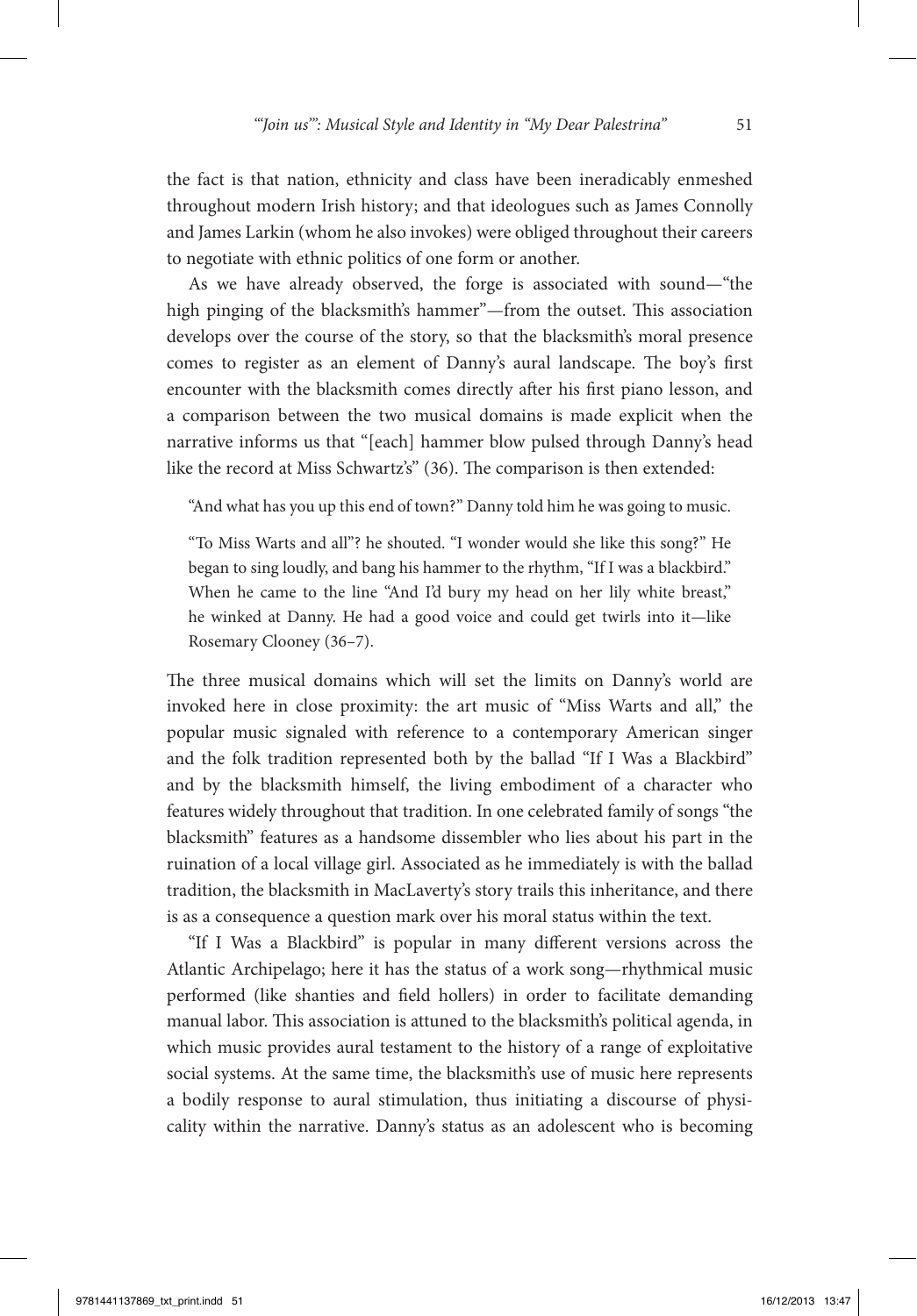increasingly aware of his body draws him away from the cerebral art music associated with "Miss Warts and all," but towards the "rhythmical" music beaten out by the blacksmith with the obviously phallic symbol of his trade. As the story progresses, however, Miss Schwartz's association with art music is increasingly offset by Danny's growing awareness of her sexual presence. Read from this perspective, we could say that Danny wishes to play the "lusty" blacksmith to her "village girl."6

We note also that the blacksmith's presence is established in this opening encounter by the repetition of a particular sentence: "Am I right or am I wrong?" This question becomes (along with the sound of the ringing hammer) the blacksmith's *leitmotif*—in musical practice, a short phrase with which a listener comes to associate a particular idea or personality.7 Oscillating between playfulness and confrontation, the blacksmith's question retains a powerful rhetorical force inasmuch as it assumes an asymmetric relationship between questioner and respondent, while at the same time demanding the interlocutor's acknowledgement of the "reality" of the questioner's vision of the world and how it works. For all his attractive and sympathetic nature, the blacksmith's insistent question works to implicate the boy in a dualistic reality characterized by a series of related, symbiotic dyads: Soviet/American, class/nation, communist/capitalist, Catholic/Protestant, nationalist/unionist, male/female, mind/body, art/labor, blacksmith/father. "My Dear Palestrina" works to show that music, so far from providing an escape from this system, is fully implicated in it. That is the lesson Danny must learn.

The blacksmith's "music" (the principal characteristic of which is a strong rhythmical emphasis) comes to form a powerful presence in Danny's aural imagination—a robust, strident voice which the boy will struggle to harmonize with the other insistent voices in his life. His most significant contribution to Danny's development is the suggestion that the boy is of an age to find his own voice, his own rhythm. Once again, this is expressed in terms of a musical conceit: so, whereas after their first encounter "Danny tried to walk the road in step to the fading ring of his hammer" (37), after their final meeting "Danny waited for the hammer blows so that he could walk in step but none came and he had to choose his own rhythm" (61).

## **"Something with a Bit of a Tune to It"**

If folk music represents one important dimension of Danny's musical imagination, the popular music of the 1950s represents another. Whereas the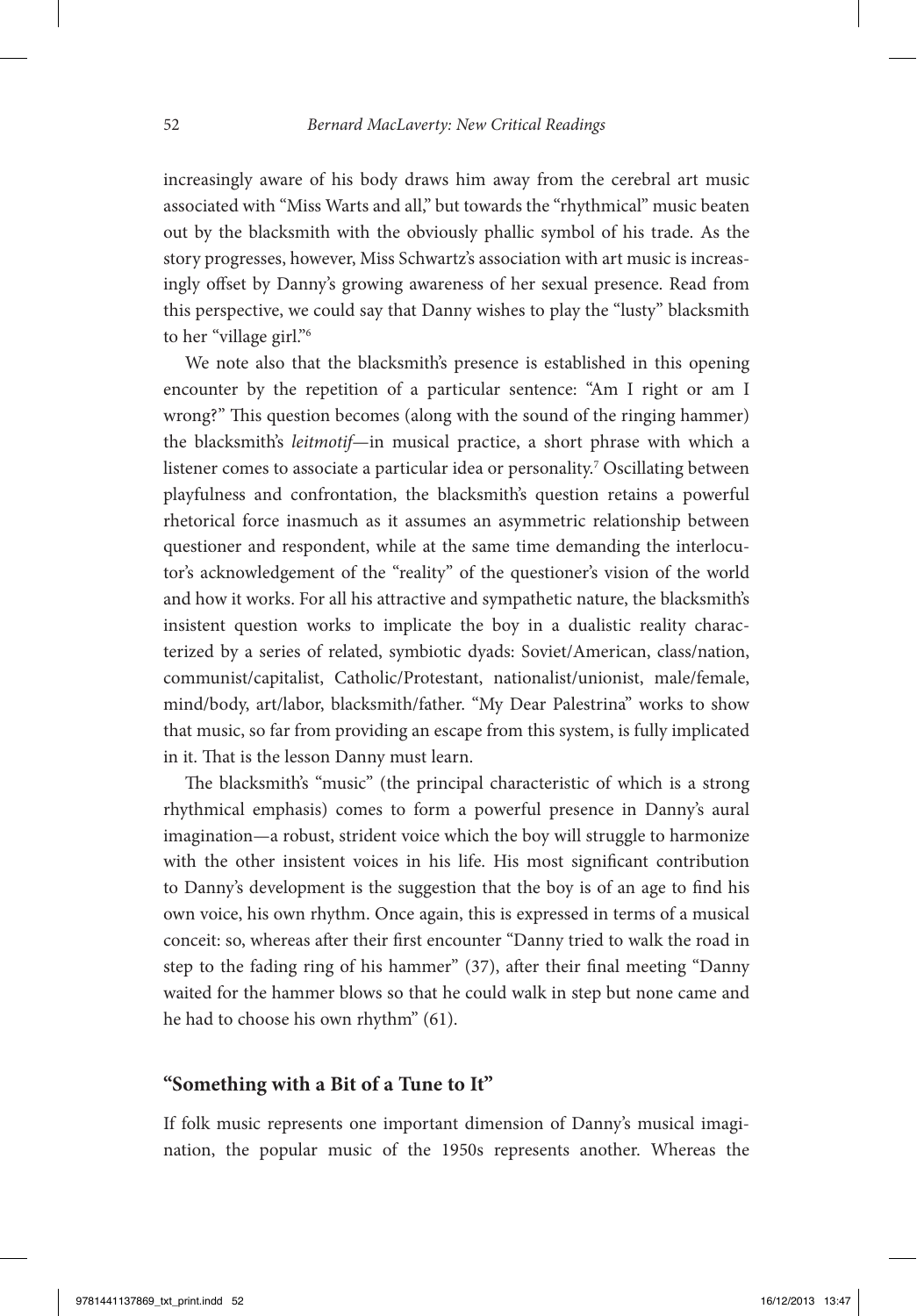blacksmith's music emerges from the clash of hammer and anvil, popular music is associated with the radio and (initially at least) with the piano, for it is in the inherited piano stool that he finds the sheet music for songs by popular contemporary artists such as Bing Crosby, Johnny Ray and Rosemary Clooney. His primary identification with this style of music is established when, asked by Miss Schwartz at their first meeting if he has a favorite singer, Danny cites Elvis Presley, to which she replies "'Rubbish" (33-4).

Popular music has two characteristics which attract Danny in the first instance: lyrics and a memorable melody. The music to which Miss Schwartz is trying to introduce him, however, is different:

She lifted the lid on one of the pieces of furniture and put on a record. She turned it up so loud that the music bulged in the room. Danny had never heard anything like it and he hated it. It had no tune and he kept waiting for somebody to sing but nobody did. (35)

The reference to "tune" is immediately picked up by the blacksmith who, as observed above, "had a good voice and could get twirls into it—like Rosemary Clooney." Soon after, Danny's mother passes a damning verdict on his practice scales: "There's not much of a tune to that" (39). Danny will learn in time that art music does in fact feature melodic elements; and later in the story his training will enable him to "hum the melody" (41) of the piece of music that initially so baffles him.

For the uninitiated, however, the problem remains. Popular music's roots in folk music bring these two fields into temporary alliance against a form of music which by this point in its evolution tended to disdain popularity or accessibility as relevant criteria. If folk music was for the "folk" and popular music was about being "popular", art music distinguished itself by being neither of those; its pleasures and rewards were oriented elsewhere and otherwise.

Despite his "good voice," the blacksmith's music is principally defined by its rhythmic qualities—the steady beat of his hammer symbolising the onward march of time as humanity struggles to harness nature's resources. The principal attractive feature of the popular music favored by Danny (at the outset) and his family, however, is melody—the "tune." What is interesting is the manner in which the idea of "tune," as with the blacksmith's rhythm, takes on symbolic overtones over the course of the story. Danny's developing response to tunefulness comes to represent the process of negotiation between his own developing sense of identity and his changing relationship with the community from which he has emerged.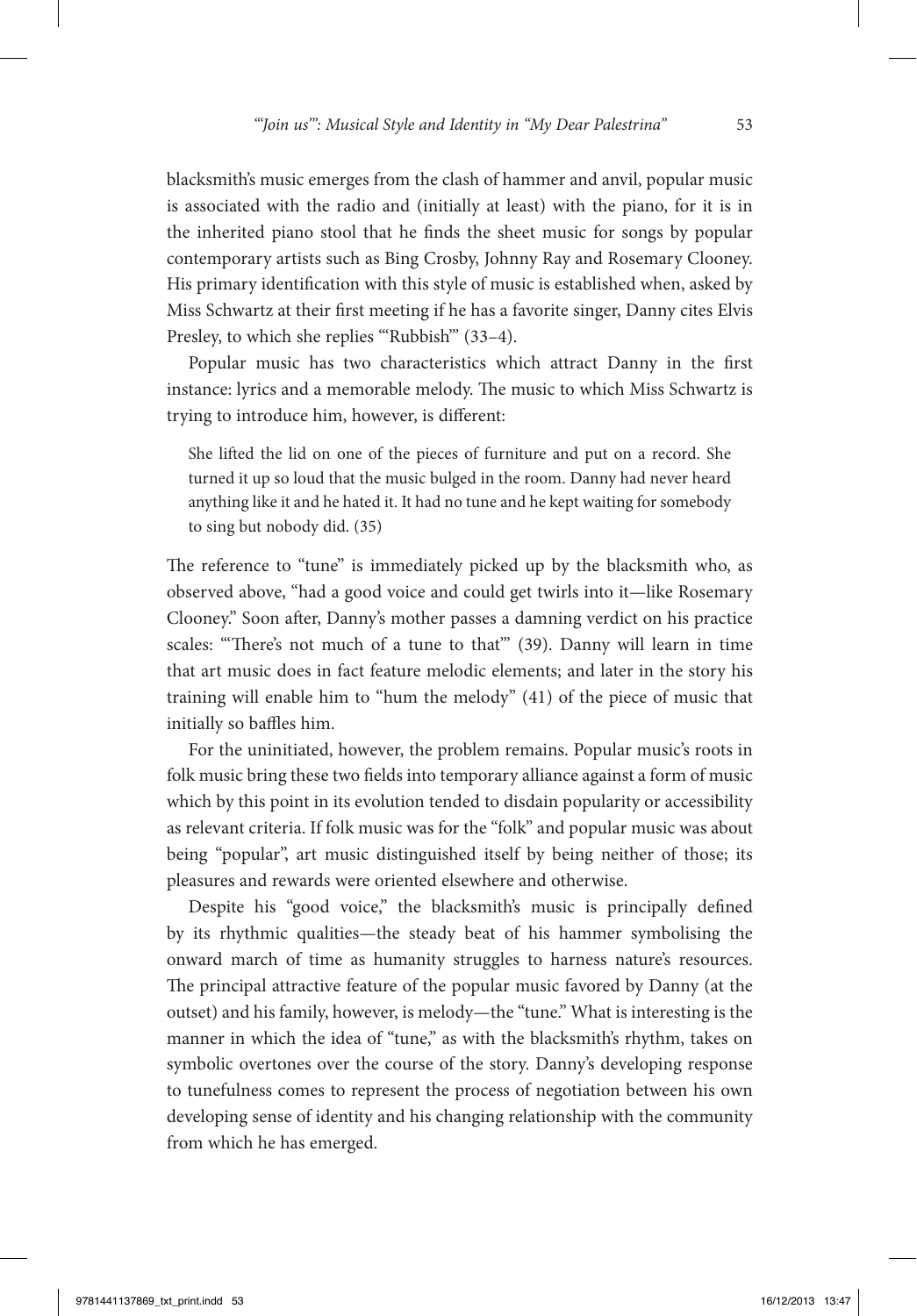At the reception for his sister's wedding, some members of that same community conduct a conversation on the relevant merits of various musical genres. A neighbor, Red Tam, extols the virtues of Winifred Atwell, an extremely popular and successful West Indian pianist who made her name and fame during the 1950s with a string of light jazz recordings. Rock n' roll fares less well, described by Harry (Danny's father, in a direct echo of Miss Schwartz's verdict) as "'rubbish"'—"[it'll] not be heard of in another year's time" he prophesizes (48). Tam's idea of "classic" music is Mantovani, an Anglo-Italian conductor and arranger who achieved phenomenal international success during this period with his lush orchestral arrangements of popular songs and light classical pieces. Even as he dismisses rock 'n' roll, Harry covets a job for his son in a ""dance band," which, as he puts it, "" is the place where the money is"  $(48)$ .<sup>8</sup> Finally, he puts his finger on it: "'I like good music—something with a bit of a tune to it … Bing's my man'" (48).

The reader is provided here with a description of a highly stratified musical array, as heard from the perspective of Danny's working-class, Ulster Catholic background. Music is judged according to its accessibility, its economic viability and, ultimately, its inherent value—whether it is "good" or not. Contemporary rock 'n' roll is culpable insofar as it is associated with rhythm rather than melody; value is explicitly linked to "tune," with the music of Bing Crosby providing (for Harry at least) a clear example. Atwell, Mantovani and the "dance bands" represent a different kind of value: the financial reward accruing from the transposition of musical skill into an economically viable product.

Into this musical world Danny introduces his "highfalutin'" (47) Haydn sonata—representative of a form of music which adheres (ostensibly at least) to a radically different value system. More than this, Danny is literally "out of tune" with the prevailing soundscape, for even as he performs the piece, alternative melodies vie for attention: "the noise of somebody in the kitchen washing dishes," the "notes [rung by Red Tam] on his empty whiskey glass with a horny fingernail," the hiss of his Aunt Letty asking if Danny's father ""will ... have another stout" (47). To put it in musical terms, the party is characterized by a complex, discordant harmony, with different musical traditions, genres and values vying with each other in order to dominate the meaning and character of the sound.

Precisely because of his specialized training, Danny is, ironically, highly discordant in relation to the "natural" musical context from which he comes, alienated from its values and its characteristic sounds. In symbolic terms, Danny himself is "a bit out of tune," albeit one that no one from his "natural"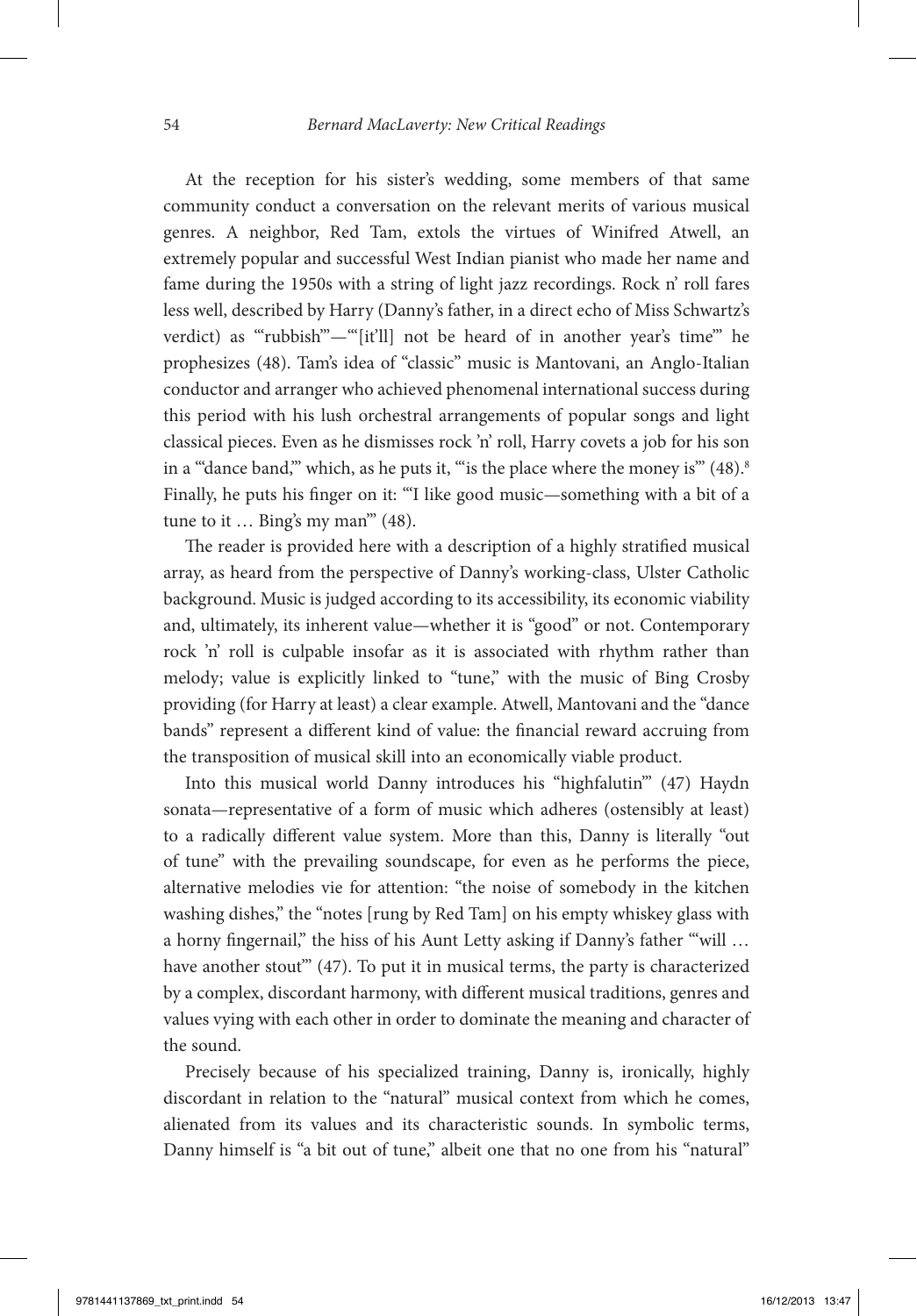milieu can hear or understand. While this sets him apart from his family and his culture, it qualifies the criterion of "tunefulness" so prized by his father: for the "tune" only comes into musical focus in terms of the harmonization that it attracts, and the same tune (as Danny's training reveals over the course of the story) can mean very different things when harmonized differently.

#### **(No) Art after Auschwitz**

Miss Schwartz explains her philosophy of music to Danny during their first lesson:

"Music is the most beautiful thing in the world. Today beautiful is a word that has been dirtied but I mean it truly … Music is why I do not die. Other people they have blood put in their arms," she stabbed a fingernail at the inside of her elbow, "I am kept alive by music. … Rilke says that music begins where speech ends—and he should know." (34)

Impressive claims—none more so than the final one that prioritizes music above spoken language. But to what kind of music is Miss Schwartz alluding here? Not the folk music associated with the blacksmith, it emerges, and certainly not the various "pop" styles discussed by Danny's father and Red Tam. Rather, she is referring to "art music," a very specific array of cultural attitudes and practices comprising specialized techniques of composition, training, performing, listening and explication. This form of music tends to be produced by individuals who have the training, the leisure and the desire to produce complex pieces of art which reflect or engage in some way with the question of what it means to be human. Art music is as a rule demanding and difficult; to make these works requires time, energy and focus; to listen and understand how they work requires more of the same. The promise of the artwork, however, is that all such effort will be rewarded by a deeper understanding of the human condition than would otherwise be available.

None of these particular attributes is in ready supply for a person from Danny's background, however, where time and energy are devoted in large part to survival, and such focus as remains tends to be taken up by less demanding practices. Danny's growing engagement with Miss Schwartz's idea of music serves to alienate him from his "natural" milieu, where the piano can only ever be "the old Joanna" (46)—a vehicle for popular amusement rather than a key to the human spirit. Danny is in fact a classic example of the 1950s grammar school boy, marooned between the lifestyle from which he has emerged and the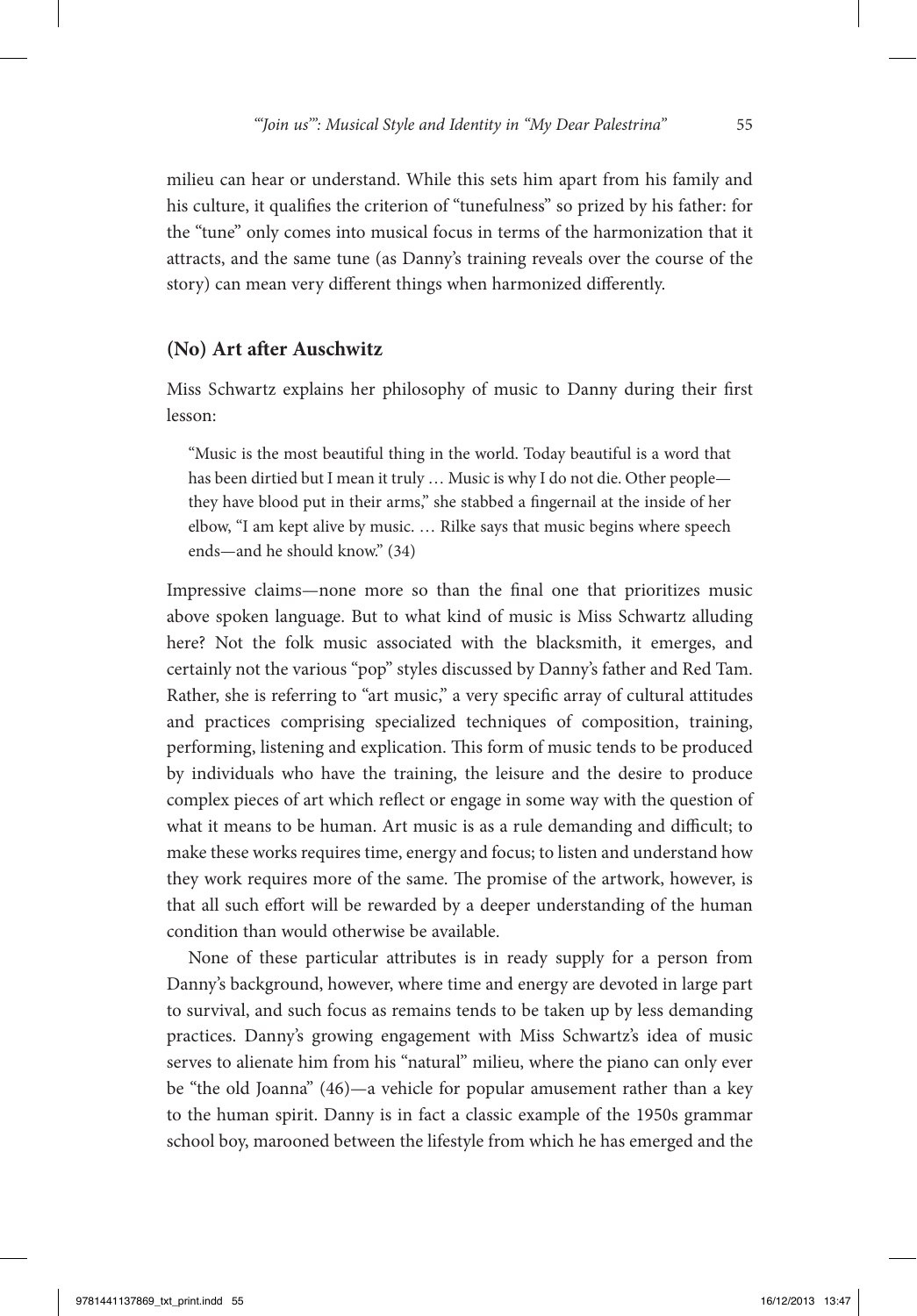lifestyle to which specialized education has exposed him. And like all grammar school boys, he has to negotiate all the feelings of angst and guilt that ensue from that putative "betrayal."9

Over the course of the story Miss Schwartz introduces Danny to a range of ideas associated with the discourse of art music. After her intense opening statement regarding the absolute importance of music, she goes on to discuss "the black marks"—that is, the sophisticated notation system used in art music (35). The history of this system and its relation to the concept of "the performance" is complex and contested; but it remains a powerful element of art music's philosophy—the idea that "the text" constitutes a coherent statement on the part of an individual creator, and that one must master the language of such texts before one is in a position to understand the creator's intentions, or to transpose those intentions into a sound.<sup>10</sup>

Mastering technique is not enough, however, as Miss Schwartz will insist: "'[Your] heart must be right. Without it technique is useless'" (64). She criticizes Danny for playing mechanically and tries to teach him by example: "She sat on the stool and began to play. Danny listened, watching her closed eyes, the almost imperceptible sway of her body as she stroked music from the notes" (40). The literary language here retreats into a register that is both mystifying ("closed eyes … imperceptible sway") and metaphorical ("stroked"). This process suggests two insights: the first relating to Danny's experience within the story, the second relating to the way in which that story is related by MacLaverty. First, this description enables us to observe that the quality of "interpretation" is ultimately, and despite the premium placed on it in musicological discourse, impervious to rational description. Danny will have to *feel* what Miss Schwartz is feeling before he can authentically replicate or understand her performance; and while technique is teachable, emotional response is not. And secondly, because of their fundamental differences as signifying media, literature tends to revert to metaphor when it attempts to describe specific musical sounds or effects.<sup>11</sup>

All these elements coalesce at the climax of the story, during Danny's final lesson. As he plays for his disgraced, soon to be former, teacher, Danny attempts "[t]o feel, as she had so often urged him, the heart and soul of what Schubert had heard when he wrote down the music" (63). As his performance, and her response, intensifies, so too does the language used by MacLaverty to describe them:

The melody, more sombre than he had played it before, flowed out over the rippling left hand. Then came the heavy base [sic] like a dross, holding the piece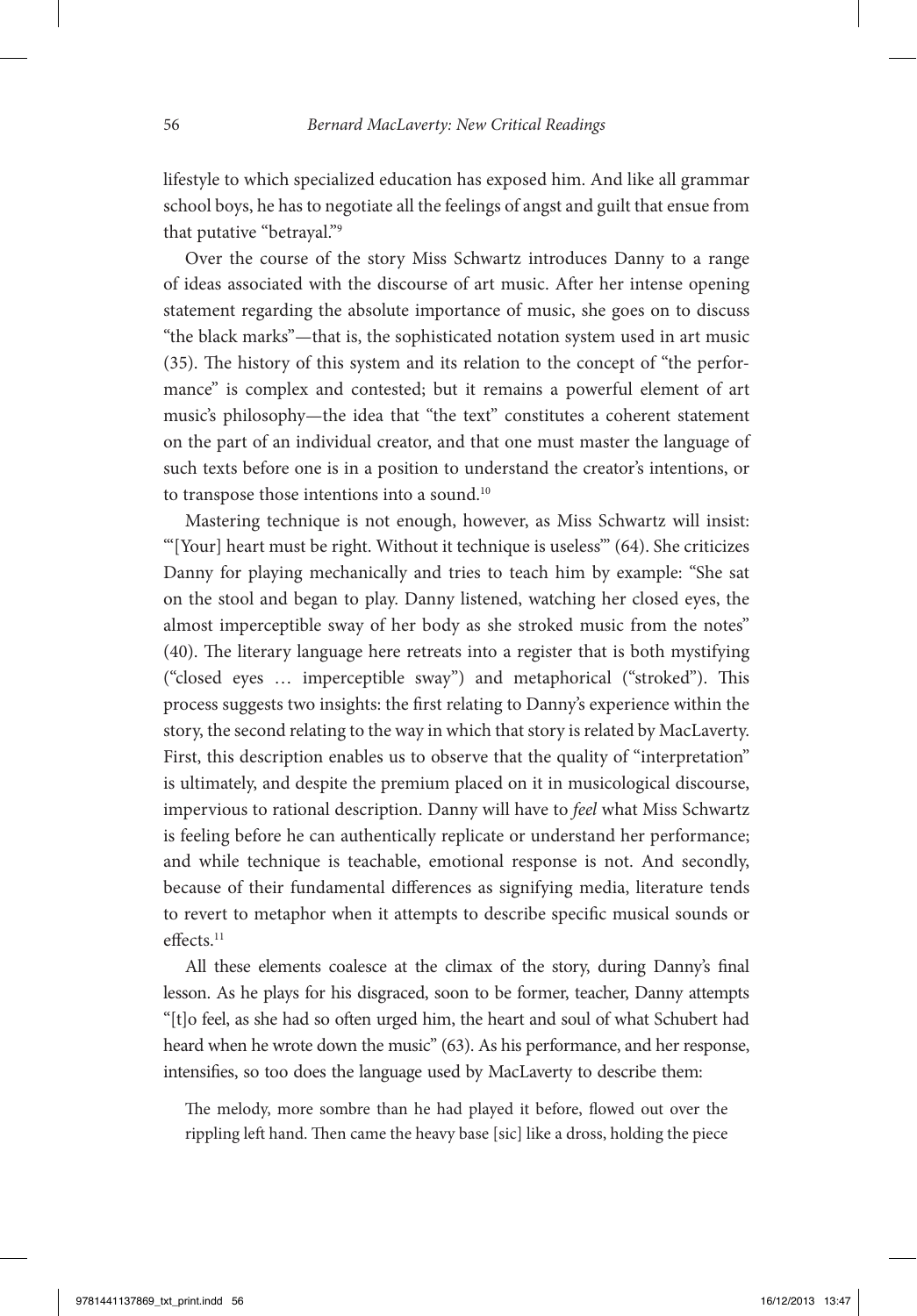to earth. The right hand moved easily into the melody again, the highest note seeming never to reach high enough, pinioned by a ceiling Schubert had set on it … The piece reached its full development and swung into its lovely main melody for the last time. It ended quietly, dying into a hush. Both were silent, afraid to break the spell that had come with the music (63).

Finally, Miss Schwartz invokes the composer Palestrina as an example of music's beautiful, mysterious, salvific power and she nominates Danny as a member of an unspecified group—"'one of us'" (65)—enabled, through some indeterminate combination of training and intuition, to recognize that power.

The specialized group postulated by Miss Schwartz is challenged in the final line of the story when Danny's mother, coaxing her son from the garden where he has been sulking because of the termination of his piano lessons, invites him to "'Join us'" (67). Of course, the invocation to belong to a specific group especially when invoked via the rhetoric of "joining"—resonates ominously within a society so deeply divided along sectarian lines. Miss Schwartz is implicated in this insofar as her "sect" (art music)—always suspect to some degree because of her ethnicity and her unusual social status as a single working woman—becomes ostracized after her extramarital pregnancy flouts the established moral order.12 As a woman, a Jew, a refugee and a trafficker in elitist cultural capital, this is a role for which she is eminently qualified.

Miss Schwartz's "unnatural" status throws into relief what is regarded as "normality"; as in the schoolboy joke with which I commenced this essay, her *different* "difference" (her Jewishness) exposes the economy of difference and sameness which underpins the established system of Northern Irish sectarianism.

MacLaverty does not eschew sectarianism in "My Dear Palestrina," then; but he does attempt to replace two culpable local sects with one that appears to be essentially more valuable and more deserving. Like all sects, however, Miss Schwartz's is founded upon a profoundly partial view of the world and how it operates. This view is encapsulated in her impassioned description of the power of art music to transcend suffering and to engender altruistic, empathetic emotions in the listening subject: "People are like the beasts of the field. They know nothing of music or tenderness. Anyone whom music has spoken to—really spoken to—must be gentle, must be kind—could not be guilty of a cruelty" (64).<sup>13</sup> This is the "sect" to which she offers Danny membership those capable of hearing the language of music as it truly is. Spoken by a Polish Jewish refugee from the Nazi terror, such words are deeply ironic. In fact, the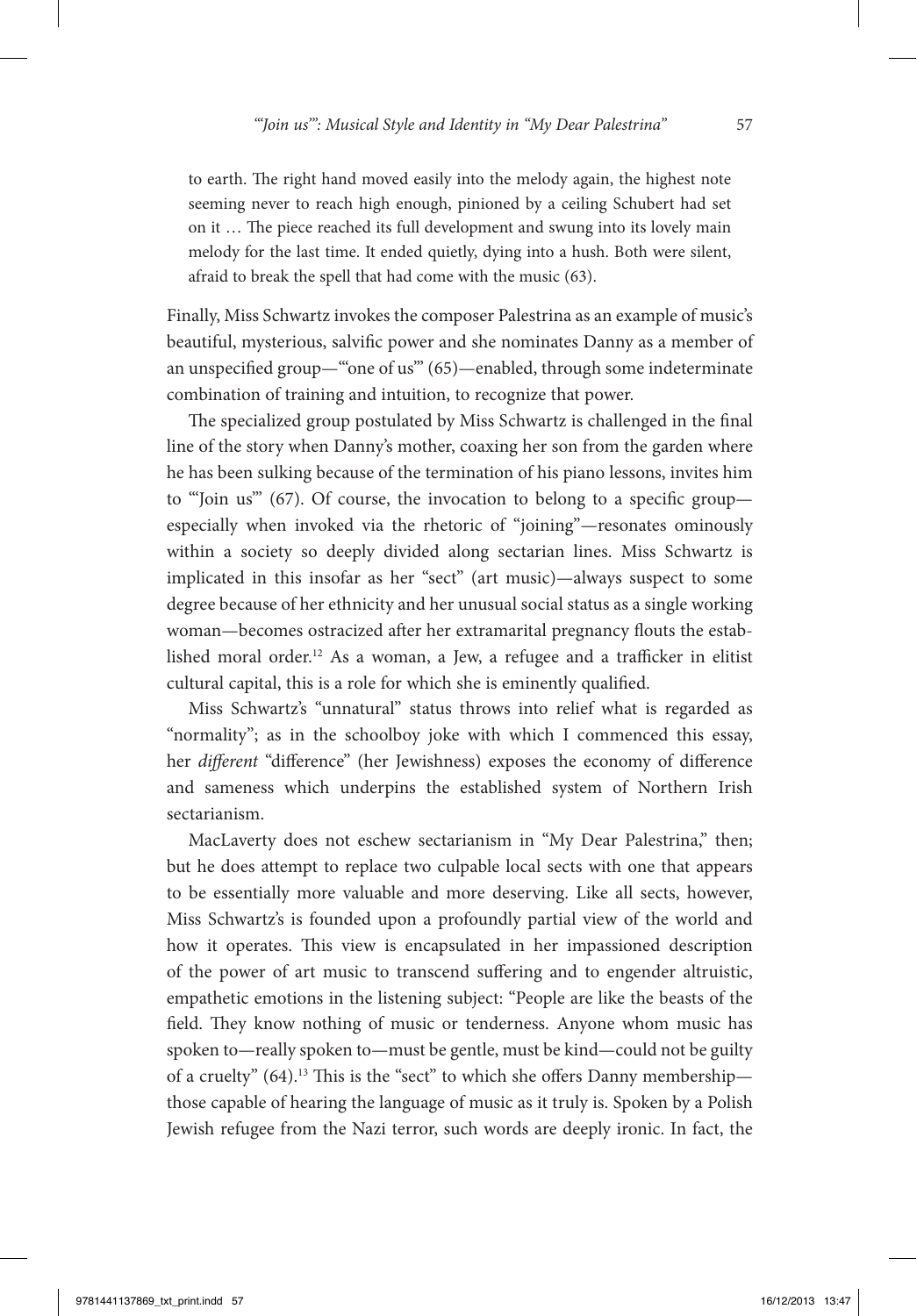Nazis took great pride in Germany's glorious musical history; indeed, the image of the refined, sophisticated SS officer enjoying a symphony (or novel or painting) between acts of inhuman cruelty has become a cliché of the post-war imagination.<sup>14</sup> Music functioned as a fully incorporated element of the Third Reich's cultural programme, including, most sinisterly, its attitude towards and treatment of those perceived to be enemies. Holocaust historian Shirli Gilbert describes the specially constructed prisoner orchestras of Auschwitz (a few miles to the south of Miss Schwartz's hometown of Praszka)

which played at the camp gates each morning and evening as the labour contingents marched to and from work, and regularly accompanied executions. These orchestras played a valuable role in the extermination process, helping the operation to run smoothly and assisting in the maintenance of discipline and order. As in Sachsenhausen, the SS also imposed frequent forced singing sessions, and torture sessions in which music was used in inventive and sadistic ways (145).

One might argue that the Nazis did not "really" hear the music—that they incorporated it as part of an instrumentalist rationale which was in itself a perversion of the music's true communicative essence. That they could do so, however, militates against the notion of an essence *per se*. 15 Auschwitz gives the lie to the notion of art's inherent civilising nature; and for all her convictions regarding (art) music's positive effects, Miss Schwartz's "sect" is revealed to be as contingent and as corruptible as those with which it vies for Danny's identity.

Music's vulnerability vis-à-vis this instrumental rationale is then compounded by the text's categorical inability to reproduce that music, and by its reliance on language to try to describe music's affective powers. "'Listen to this,'" (65) demands Miss Schwartz as she puts on a record of music by Palestrina. But of course the reader cannot "'listen to this'"; he can only read the author's interpretation of what the music sounds like and what that sound means to the character of Danny.16 As the climax of a story about the power of music, the resolute silence of this moment is striking.<sup>17</sup>

MacLaverty utilizes music's deeply affective powers in order to explore the formation of a representative Irish identity at an important moment in the wider political history of the island. His particular mode of musical engagement, however, exposes (as it does in *Grace Notes*) the limitations of that turn. "My Dear Palestrina" instantiates an esthetic impasse comprising two inter-related elements: the first concerns the unwarranted privileging of art music as a superior "sect" with the wider musical community; the second derives from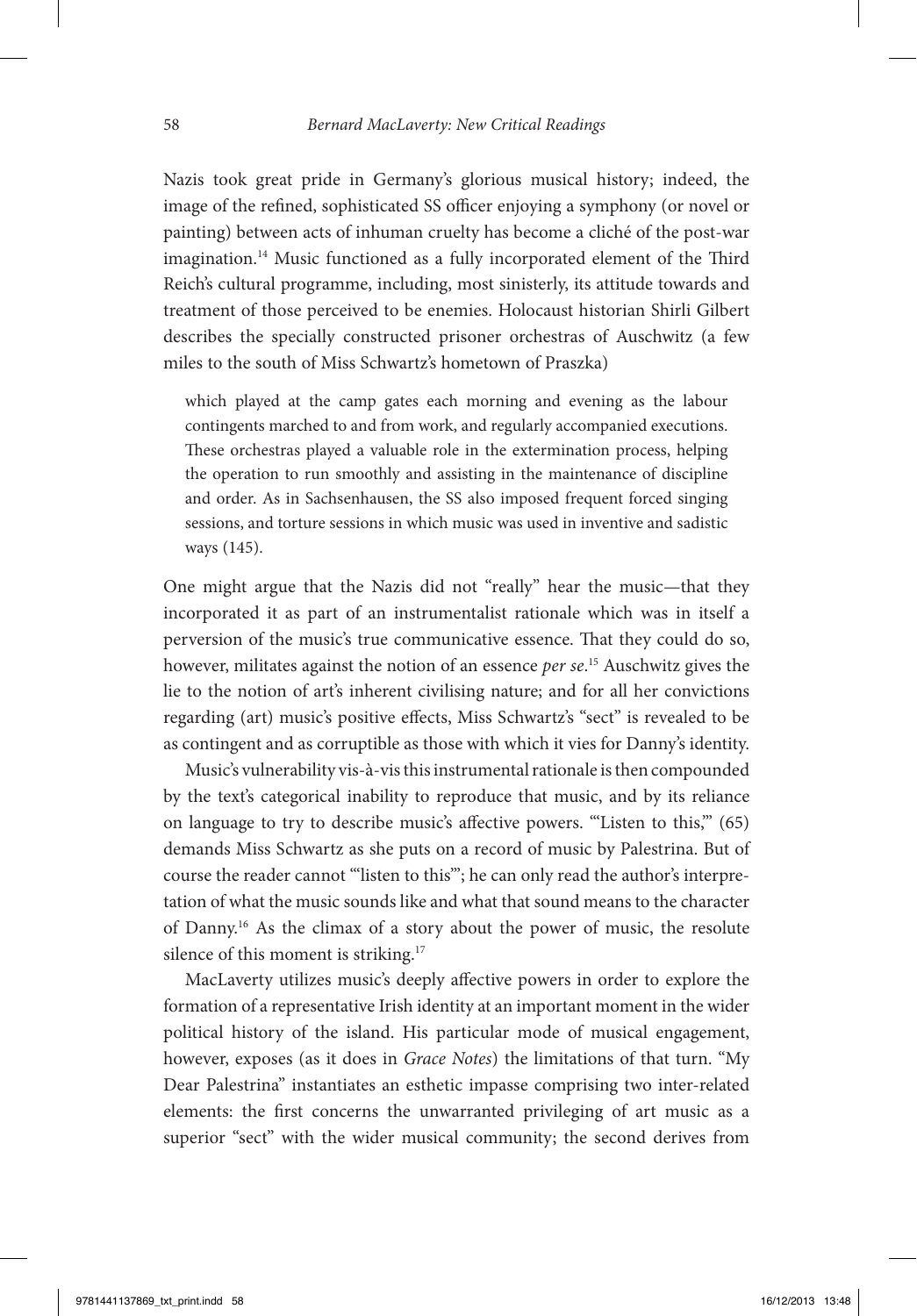prose fiction's inadequacy before the musical event—the fact that no language can ever describe musical experience, precisely because such experience is incorporated within the literary text as the very sign of a pre-, post-, or simply non-linguistic presence. As with *Grace Notes*, the surprise is that, despite these problems, MacLaverty manages to produce such an effective and affecting narrative.

## **Notes**

- 1 MacLaverty, "Hugo" (*Secrets and Other Stories* 72–92); all subsequent references to MacLaverty's work will be given parenthetically in the text.
- 2 The literature is vast, but see Cook, *passim*. On the ability of music to arouse deep and significant emotion in those who interact with it see Sloboda.
- 3 Both Haslam and Russell (57–9) identify Miss Schwartz, the blacksmith and his parents as the three principal forces operating in Danny's life; my purpose here is to explore the musical associations of these forces.
- 4 This date was confirmed in correspondence with the author.
- 5 See the chapter "The Border Campaign: 1956–62" in Coogan, 377–418.
- 6 Danny's name and age implicate him in the blacksmith's musical discourse, inasmuch as he is the living embodiment of the archetypal Northern Irish folk song popularly known as "Danny Boy." The blacksmith sings this on the occasion of their final meeting.
- 7 The employment of a linguistic *leitmotif* in this fashion signals the quasi-musical status of MacLaverty's technique—the fact that he is deploying language here to achieve a particular kind of musical effect. This effect might be described as "difference-in-repetition"—what in *Grace Notes* he would describe as "the same sound but with a different meaning" (275). On the wider use of the *leitmotif* as a literary device see Smyth, *Music in Irish Cultural History,* 75–7.
- 8 By "dance band" Harry is referring here to the "showband" phenomenon which by the late 1950s was extremely popular across the entire island. In 1958, Danny's slightly older contemporary—one Ivan Paul Morrison—was playing in just such a dance band: The Monarchs. For accounts of this potentially lucrative business see Power and also Smyth, *Noisy Island: A Short History of Irish Popular Music,* 11–18.
- 9 See Hoggart's description of the alienation assailing the post-war scholarship boy in his book *The Uses of Literacy*—published (in 1957) in the same year in which MacLaverty's story is set. The artist Liam Diamond from "Life Drawing" (the story following "My Dear Palestrina") provides a devastating example of a similar character (*A Time to Dance*, 69–82).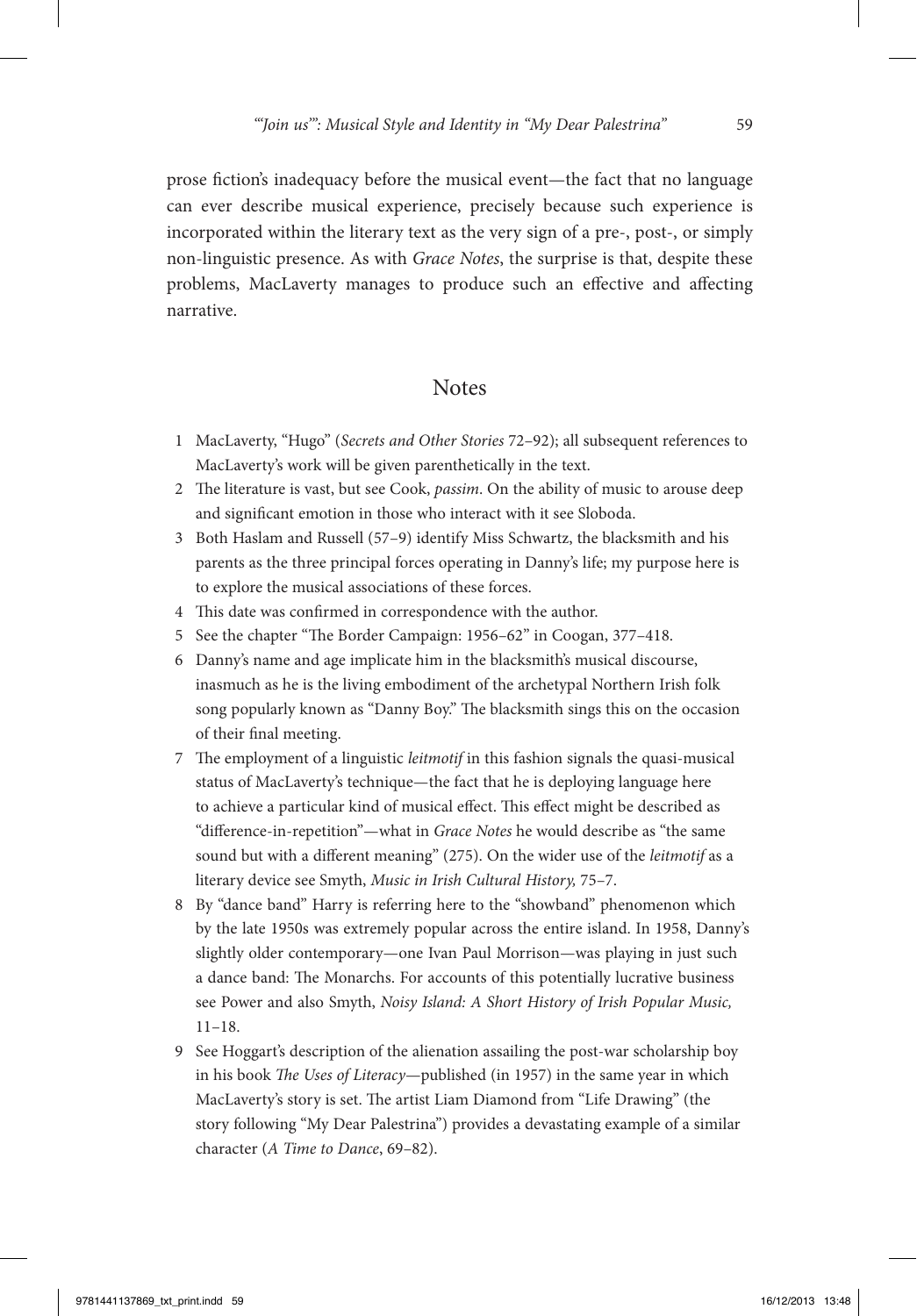- 10 On the significance of notated score in relation to art music see Shepherd. For an analysis of the deference to the idea of the score in fiction about music see Benson, 106–17.
- 11 I say "tends to" because there are many examples in which writers have attempted to resist the turn to metaphor, and to develop different ways to represent music. For a description and analysis of some of these experiments see Benson, Smyth, *Music in Irish Cultural History,* and Wolf.
- 12 Miss Schwartz's condition anticipates Catherine McKenna's in *Grace Notes*, whose pregnancy likewise engenders a narrative crisis.
- 13 Miss Schwartz's phrase ("the beasts of the fields") is a direct repetition of Harry McElhone's description of those who engage in extramarital sex (47). This technique—in which the same phrase is shown to mean very different things—is essentially musical in derivation, as the difference in meaning is produced not by the phrase itself but the way it is "harmonized" in different contexts.
- 14 Dennis, *passim*.
- 15 Adorno, *Can One Live after Auschwitz?, passim*. Eagleton, "Art after Auschwitz: Theodor Adorno," 341–65. Adorno's profile in *Philosophy of Modern Music* as one of the twentieth century's leading music theorists is also of interest here.
- 16 The paragraph which describes Danny's response to the Palestrina recording anticipates the seven-page section at the end of *Grace Notes*, insofar as each comprises "a patchwork of memory, affect, metaphor and narrative, the representation of a mind and a body idiosyncratically responding to musical stimuli in all their (mind, body, music) worldliness" (Benson, 136).
- 17 Danny's experience is "tragic" insofar as it instantiates what Joseph Cleary refers to as "the deadlock or stalemate of a blocked and apparently static period" (259). Discussing the tragic mode in relation to Northern Irish drama, Cleary goes on to say:

"[A] certain grieving for the failure of the new to emerge is audible. However, what cannot be overlooked is the contrapuntal movement in which this grief for the obstruction of the new can also modulate into a sense of mourning for the old that is perceived to be dying" (259). Given the focus of the present essay, the musical register of this analysis is suggestive.

# Works Cited

- Adorno, Theodor W. *Philosophy of Modern Music*. Trans. A. G. Mitchell and W. V. Blomster. New York: Seabury, 1973.
- —*Can One Live after Auschwitz?: A Philosophical Reader*. Stanford: Stanford University Press, 2003.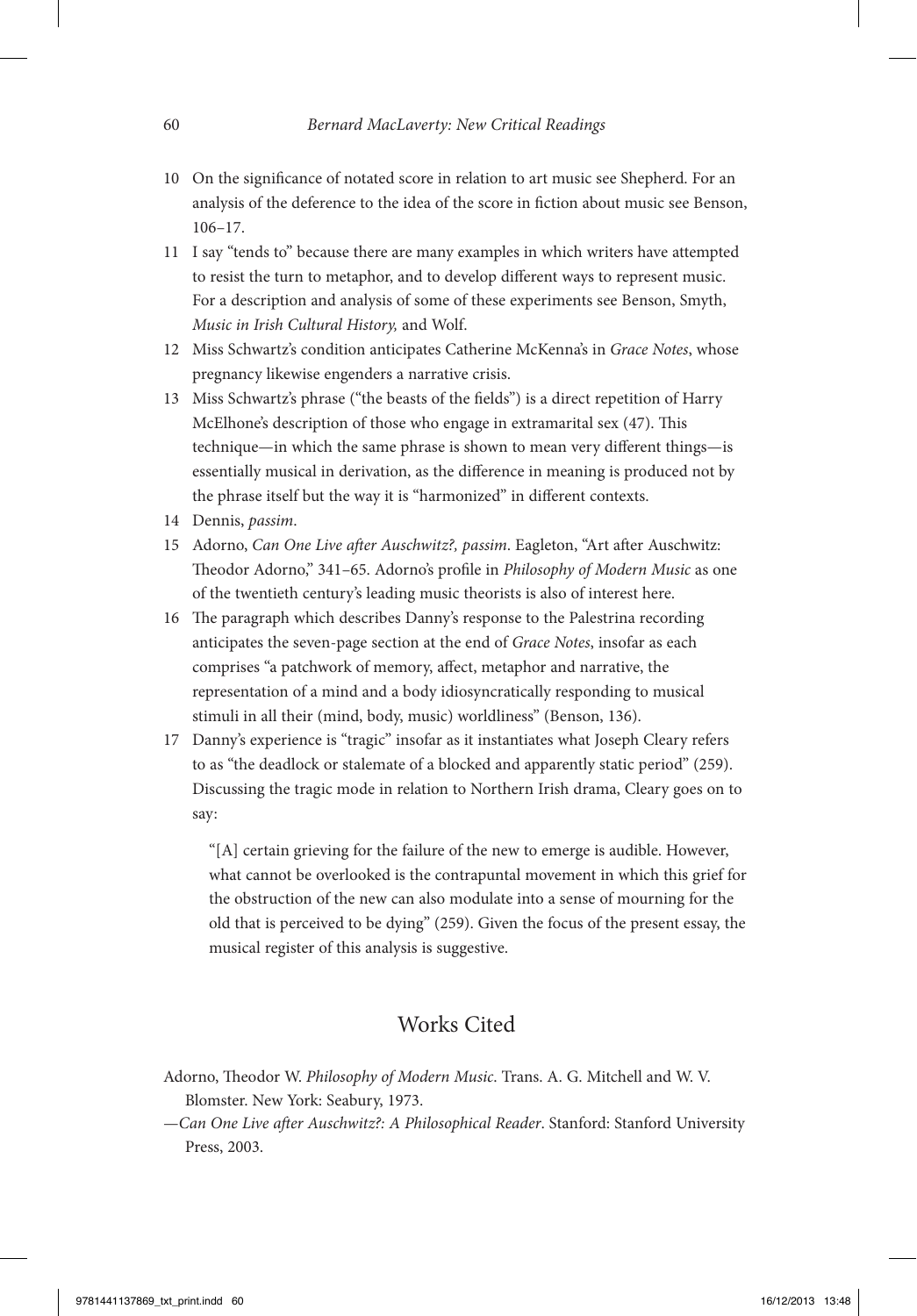- Benson, Stephen Benson. *Literary Music: Writing Music in Contemporary Fiction*  Aldershot: Ashgate, 2006.
- Bowen, Zack Bowen. *Music Allusions in the Works of James Joyce: Early Poetry through Ulysses*. Albany: State University of New York Press, 1974.
- Cleary, Joseph. *Outrageous Fortune: Culture and Capital in Modern Ireland*. Dublin: Field Day, 2007.
- Coogan, Tim Pat. *The I. R. A.* London: Fontana, 1971 rpt of 1970 ed.
- Cook, Nicholas. *Music: A Very Short Introduction*. Oxford: Oxford University Press, 2000 rpt of 1998 ed.
- Dennis, David B. *Inhumanities: Nazi Interpretations of Western Culture*. Cambridge: Cambridge University Press, 2013.
- Eagleton, Terry. *The Ideology of the Aesthetic*. Oxford: Basil Blackwell, 1990.
- Haslam, Richard. "Character and Construction in Bernard MacLaverty's Early Short Stories about the Troubles". *Irish University Review* 41.2 (Autumn/Winter 2011): 74–92
- Hoggart, Richard. *The Uses of Literacy: Aspects of Working-Class Life*. London: Penguin, 2009 rpt of 1957 ed.
- Gilbert, Shirli. *Music in the Holocaust: Confronting Life in the Nazi Ghettos and Camps*. Oxford: Clarendon Press, 2005.
- James, Jamie. *The Music of the Spheres: Music, Science and the Natural Order of the Universe*. London: Abacus, 1995.
- MacLaverty, Bernard. Harmondsworth, Middlesex: Penguin, 1981 rpt of 1980 ed.
- —*Cal*. London: Penguin, 1984 rpt of 1983 ed.
- —*Secrets and Other Stories*. Harmondsworth, Middlesex: Penguin, 1985 rpt of 1977 ed.
- —*A Time to Dance*. Harmondsworth, Middlesex: Penguin, 1985 rpt of 1982 ed.
- —*The Great Profundo and Other Stories*. London: Penguin, 1989 rpt of 1987 ed.
- —*Grace Notes*. London: Vintage, 1998 rpt of 1997 ed.
- —*Walking the Dog*. London: Vintage, 1999 rpt of 1994 ed.
- —*The Anatomy School*. London: Vintage, 2002 rpt of 2001 ed.
- —*Matters of Life and Death*. London: Vintage, 2007 rpt of 2006 ed.
- Power, Vincent. "*Send 'Em Home Sweatin'": The Showbands' Story*. Dublin: Kildanore Press, 1990.
- Russell, Richard Rankin. *Bernard MacLaverty*. Cranbury, NJ: Bucknell University Press, 2009.
- Shepherd, John. "Text." *Key Terms in Popular Music and Culture*. Eds Bruce Horner and Thomas Swiss. Oxford: Basil Blackwell, 1999. 156–74.
- Sloboda, John. *Exploring the Musical Mind: Cognition, Emotion, Ability, Function*. Oxford: Oxford University Press, 2005.
- Smyth, Gerry. *Noisy Island: A Short History of Irish Popular Music*. Cork: Cork University Press, 2005.
- —*Music in Irish Cultural History*. Dublin: Irish Academic Press, 2009.
- Wolf, Werner. *The Musicalization of Fiction: A Study in the Theory and History of Intermediality*. Amsterdam: Rodopi, 1999.